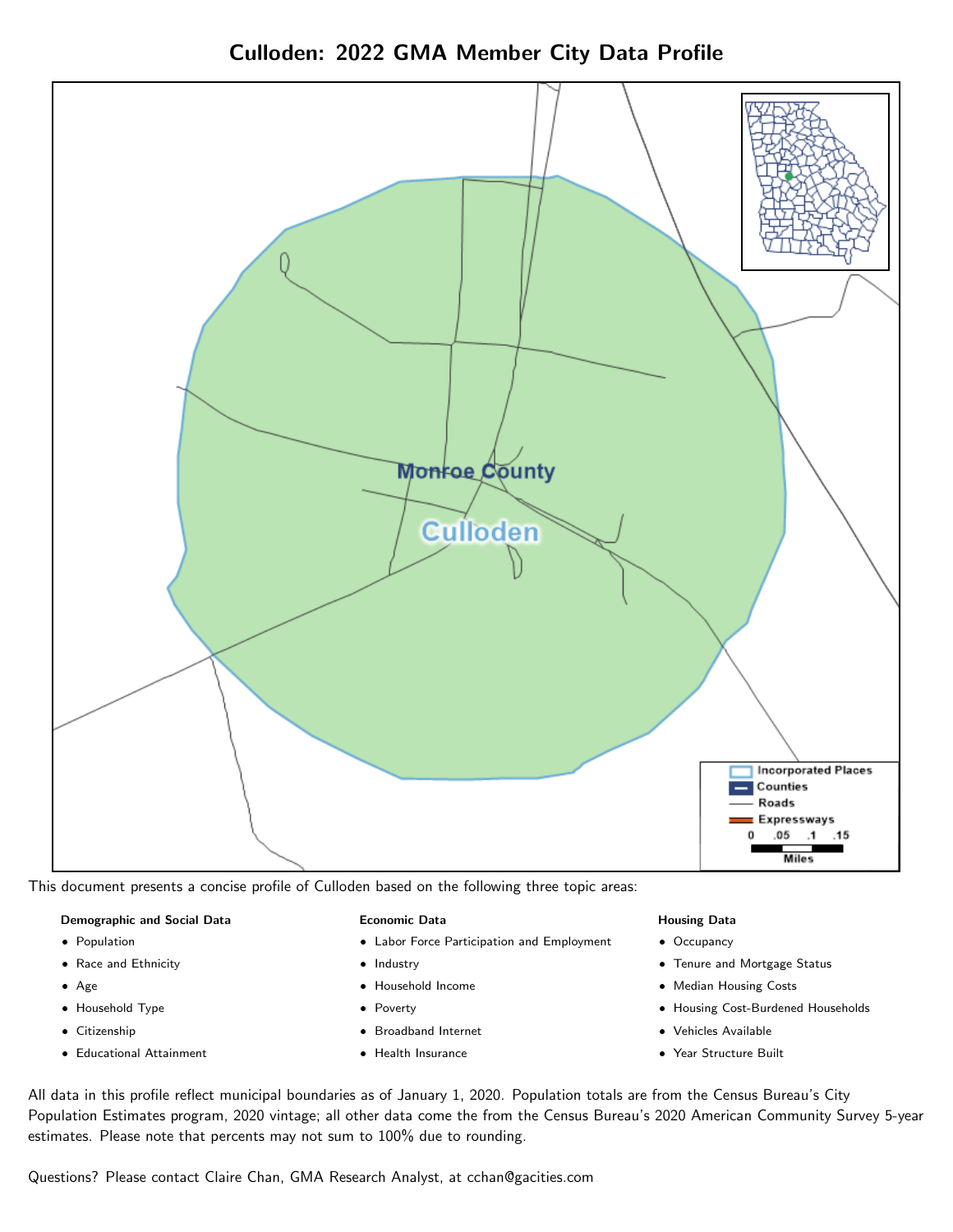# Culloden: Demographic and Social





## **Citizenship**

| <b>Native Born</b><br>100% |  |
|----------------------------|--|
|                            |  |

Race and Ethnicity



Source: U.S. Census Bureau, City Population Estimates, 2020 vintage Source: American Community Survey, 2020 5-year estimates, table B03002

## Household Type



Source: American Community Survey, 2020 5-year estimates, table B01001 Source: American Community Survey, 2020 5-year estimates, table B11001

### Educational Attainment



Source: American Community Survey, 2020 5-year estimates, table B05002 Source: American Community Survey, 2020 5-year estimates, table B15002

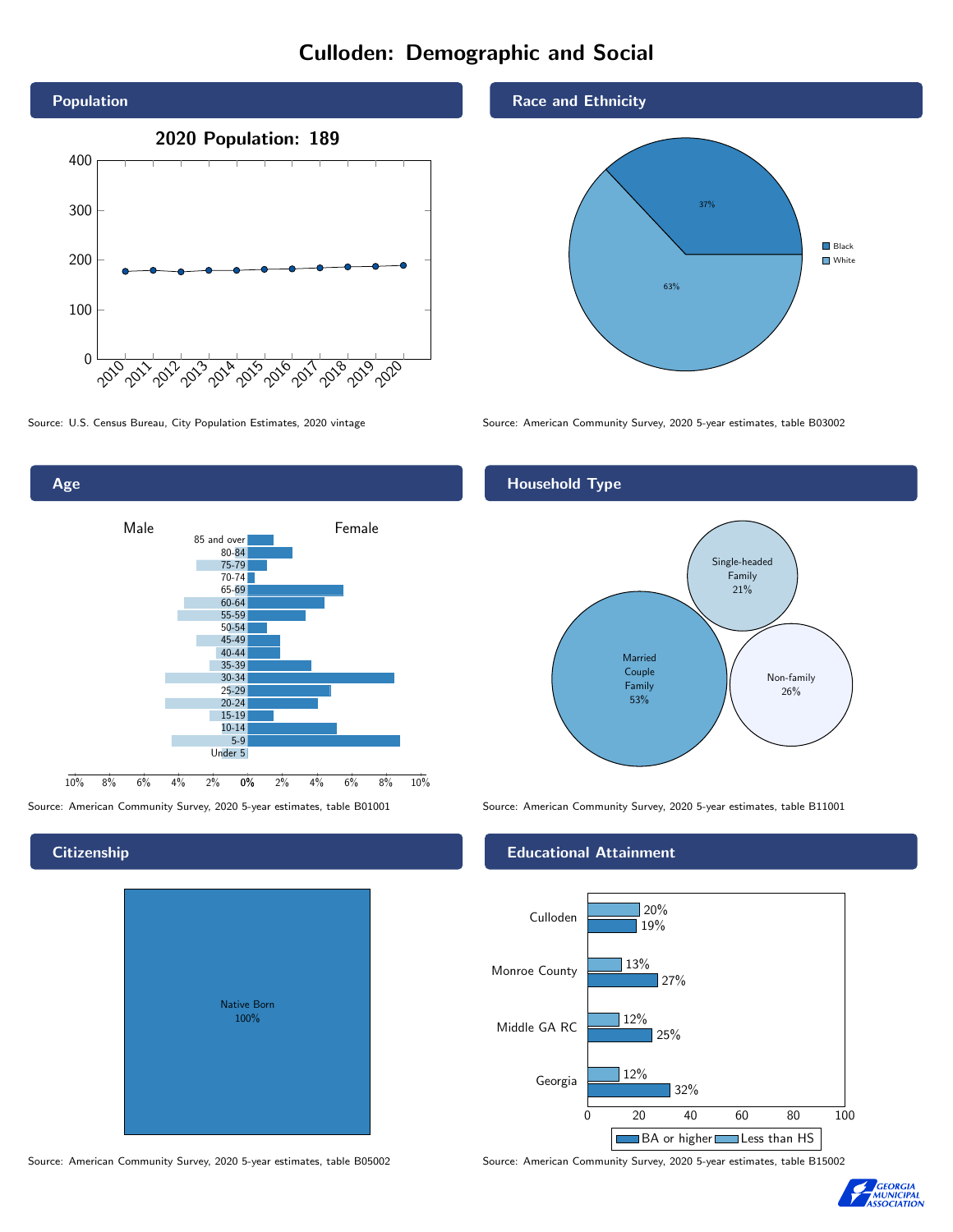# Culloden: Economic



Source: American Community Survey, 2020 5-year estimates, table B23001 Note: Unemployment rate is based upon the civilian labor force.



Source: American Community Survey, 2020 5-year estimates, tables B19013 and B19025 Source: American Community Survey, 2020 5-year estimates, table B17010



Industry

| Agriculture, forestry, fishing and hunting, and mining      |  |  |
|-------------------------------------------------------------|--|--|
| Construction                                                |  |  |
| Manufacturing                                               |  |  |
| <b>Wholesale Trade</b>                                      |  |  |
| Retail Trade                                                |  |  |
| Transportation and warehousing, and utilities               |  |  |
| Information                                                 |  |  |
| Finance and insurance, real estate, rental, leasing         |  |  |
| Professional, scientific, mgt, administrative, waste mgt    |  |  |
| Educational services, and health care and social assistance |  |  |
| Arts, entertainment, recreation, accommodation, food        |  |  |
| service                                                     |  |  |
| Other services, except public administration                |  |  |
| Public administration                                       |  |  |

Source: American Community Survey, 2020 5-year estimates, table C24030

Poverty



# **Health Insurance**



Source: American Community Survey, 2020 5-year estimates, table B28002 Source: American Community Survey, 2020 5-year estimates, table B18135